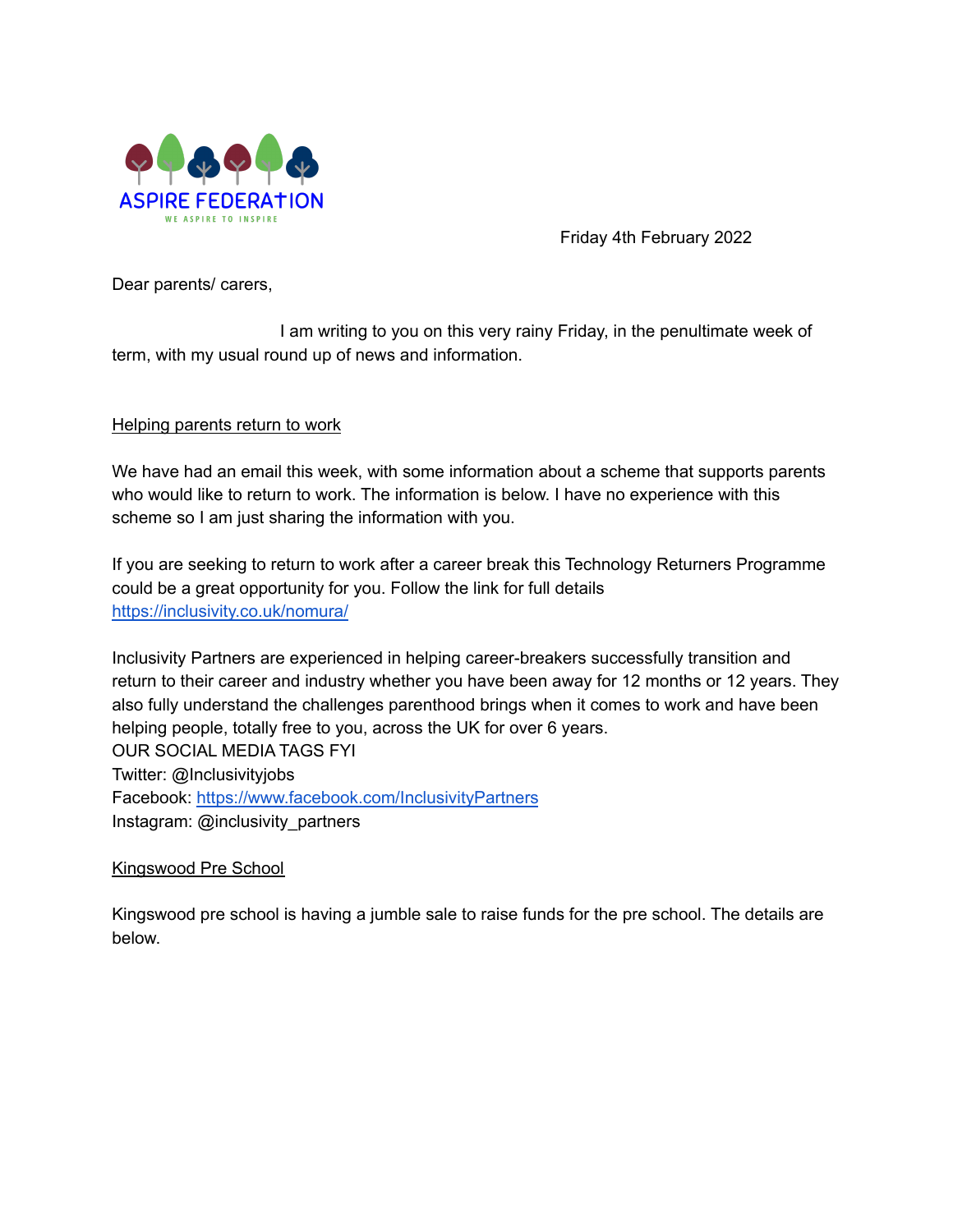

# Swimming - Kingswood and Platts Heath

After half term, year 3 pupils from Kingswood and Platts Heath will have the opportunity to go swimming. The lessons take place on a Thursday at Sutton Valance School and will be taught by Mrs Steer ( head of school at Leeds and Broomfield ) and Miss Liddicoat ( active learning teacher. Year 4 will have the opportunity to attend in term 5, after Easter and then any year 6 who are not able to swim 25m will be invited in term 6.

# Picture news at Platts Heath

At Platts Heath we have a values based assembly on a Monday, we have recently invested in a resource called Picture News which shares a story from current affairs with the children. We